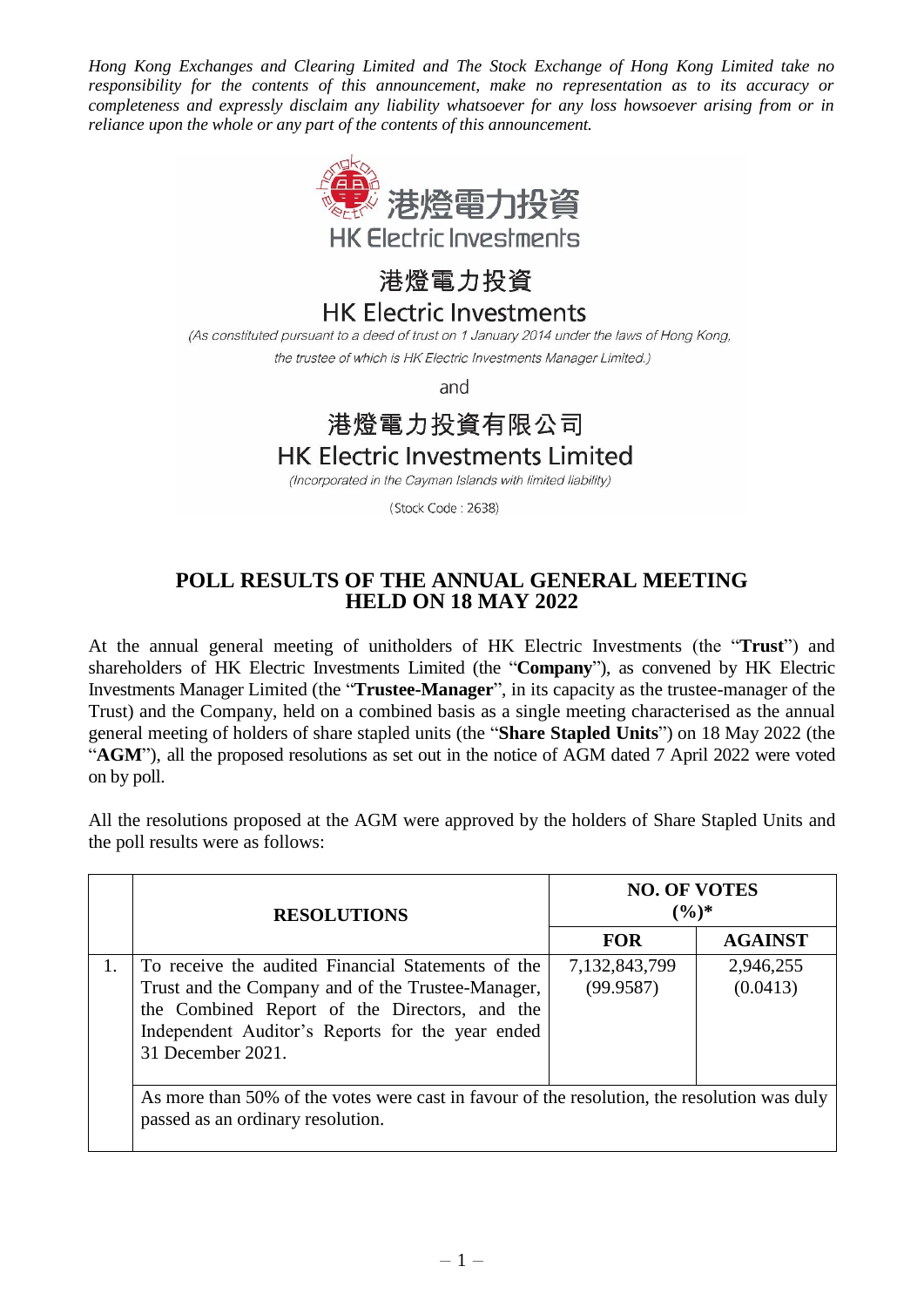|    | <b>RESOLUTIONS</b>                                                                                                                                                                                                                | <b>NO. OF VOTES</b><br>$(\frac{6}{6})^*$ |                         |  |  |  |  |
|----|-----------------------------------------------------------------------------------------------------------------------------------------------------------------------------------------------------------------------------------|------------------------------------------|-------------------------|--|--|--|--|
|    |                                                                                                                                                                                                                                   | <b>FOR</b>                               | <b>AGAINST</b>          |  |  |  |  |
| 2. | (a) To elect Mr. Fok Kin Ning, Canning as a Director.                                                                                                                                                                             | 6,999,047,015<br>(98.0837)               | 136,743,039<br>(1.9163) |  |  |  |  |
|    | As more than 50% of the votes were cast in favour of the resolution, the resolution was duly<br>passed as an ordinary resolution.                                                                                                 |                                          |                         |  |  |  |  |
|    | (b) To elect Mr. Chen Daobiao as a Director.                                                                                                                                                                                      | 7,099,878,008<br>(99.4967)               | 35,912,046<br>(0.5033)  |  |  |  |  |
|    | As more than 50% of the votes were cast in favour of the resolution, the resolution was duly<br>passed as an ordinary resolution.                                                                                                 |                                          |                         |  |  |  |  |
|    | (c) To elect Mr. Duan Guangming as a Director.                                                                                                                                                                                    | 7,082,840,942<br>(99.2580)               | 52,949,112<br>(0.7420)  |  |  |  |  |
|    | As more than 50% of the votes were cast in favour of the resolution, the resolution was duly<br>passed as an ordinary resolution.                                                                                                 |                                          |                         |  |  |  |  |
|    | (d) To elect Mr. Deven Arvind Karnik as a Director.                                                                                                                                                                               | 7,082,840,942<br>(99.2580)               | 52,949,112<br>(0.7420)  |  |  |  |  |
|    | As more than 50% of the votes were cast in favour of the resolution, the resolution was duly<br>passed as an ordinary resolution.                                                                                                 |                                          |                         |  |  |  |  |
|    | (e) To elect Ms. Koh Poh Wah as a Director.                                                                                                                                                                                       | 7,130,583,358<br>(99.9270)               | 5,206,696<br>(0.0730)   |  |  |  |  |
|    | As more than 50% of the votes were cast in favour of the resolution, the resolution was duly<br>passed as an ordinary resolution.                                                                                                 |                                          |                         |  |  |  |  |
| 3. | To appoint KPMG as Auditor of the Trust, the<br>Trustee-Manager and the Company, and to authorise<br>the Directors of the Trustee-Manager and the<br>Company to fix the Auditor's remuneration.                                   | 7,115,551,404<br>(99.7164)               | 20,238,650<br>(0.2836)  |  |  |  |  |
|    | As more than 50% of the votes were cast in favour of the resolution, the resolution was duly<br>passed as an ordinary resolution.                                                                                                 |                                          |                         |  |  |  |  |
| 4. | To give a general mandate to the Directors of the<br>Trustee-Manager and the Company to issue and deal<br>with additional Share Stapled Units not exceeding<br>10% of the total number of Share Stapled Units in<br>$i$ ssue. $*$ | 7,135,658,853<br>(99.9982)               | 131,701<br>(0.0018)     |  |  |  |  |
|    | As more than 50% of the votes were cast in favour of the resolution, the resolution was duly<br>passed as an ordinary resolution.                                                                                                 |                                          |                         |  |  |  |  |

\* *The above percentages are rounded to the nearest four decimal places.*

#  *The full text of Resolution 4 is set out in the Notice of AGM.*